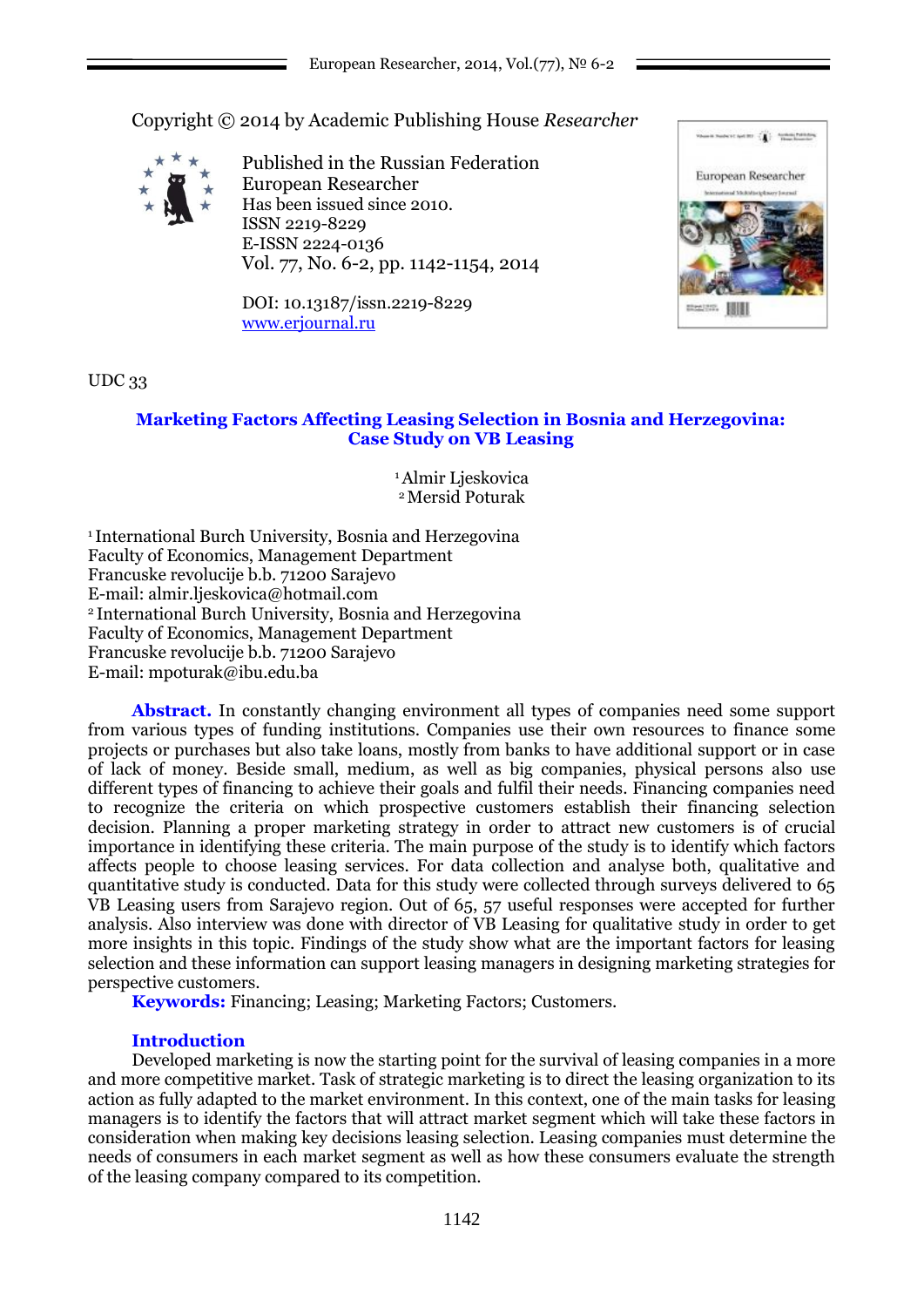The main purpose of this research paper is to find out which factors are playing important role in selecting leasing. For upcoming business people as well for present ones it is important to have better insight in financing itself, but also to know to which factors they should pay huge attention in selecting leasing services. This knowledge can help them to make better decisions and make some changes and improvements in their business.

Leasing as way of financing in this research paper is the main topic. Leasing is one of the high developing markets in Bosnia and Herzegovina and number of leasing houses is in increase. Guided by these facts this research will help to better understand leasing and provide knowledge and basis for next generations and researches. Leasing, by its nature, gives ability for companies to modernize their equipment at low cost and to improve their business. Furthermore procedure for getting leasing and collateral is much simpler than for credit.

VB Leasing is currently market leader according to many parameters in BH leasing market. They have recognized real needs of clients and implemented some changes but also developed new products in order to have satisfied, coming back client but also to attract new ones by many action programs. That is why VBL clients from Sarajevo region were selected as a sample for this study.

In following section comprehensive literature review on leasing and factors that are affecting leasing selection will be provided. Methodology section explains two ways of obtaining primary data used for the purposes of this research. Also, the Research questions of study were developed in that part. In data analysis and discussion section of this study, findings of surveys analyses and indepth interview will be presented. Each finding is discussed, elaborated and explained. At the end of the chapter, research questions are tested. Finally, conclusion section gives us short overview of the whole study, and different suggestions for practitioners and future research.

### **Literature Review**

### **1. History of Leasing and Definitions**

As it is stated on official web page of Central Bank of B&H("Central Bank of Bosnia and Herzegovina," 2013), leasing has its roots long time ago; even in 2000 BC there were some forms of leasing. But leasing in its today's form appeared in USA in 1950s. After couple of years a lot of countries in Europe started to use this type of financing. It took some 2 decades for leasing to be presented in slow emerging markets, but after middle of 1970s it is globally presented way of financing.

In Bosnia and Herzegovina leasing has started to develop from 2001. From information gathered at the official web page of the Central Bank of B&H, we see that in 2005 leading leasing companies founded the *Association of Leasing Companies.* Aim of this Association is improving operations and stimulation for development of the lease market. The main goals of the Association also include connecting members to improve leasing services in B&H, exchange experiences, and promote leasing through newsletters and publications, study and monitor developments, launch initiatives with the appropriate bodies to amend legislation, represent the Association at international meetings, and cooperate with similar organizations. In Bosnia and Herzegovina, due to fact of two entities, leasing activities are regulated by two laws: ‗The Law on Leasing of the Federation of Bosnia and Herzegovina' (FBiH), and 'The Law on Leasing on the Republika Srpska' (RS). Leasing companies are monitored and licensed by the banking agencies of the FBiH and the RS. Leasing services can also be provided by banks. "The minimum amount of equity required to establish a leasing company is 250,000 KM." ("Zakon o leasingu Federacije BIH," 2008)

Leasing has become a widely used as an alternative form of financing. It offers the client simplified procedures, provides good collateral and reduced risk. Another important advantage for the client is that lease instalments involve only material costs. There are cost and tax saving opportunities that can compensate for the higher costs involved in leasing, compared to bank loans.

The term "lease" is an English word denoting charter or rent. Leasing is an alternative finance model in which use, and not ownership, of the property is crucial: the philosophy of lease originates from an idea of using an investment in a profitable manner and with a flexible payment plan.

―Leasing is a financial contract that allows the separation of ownership and use of an asset<sup>"</sup>(Lin *et al.* 2013). There are many somehow different definitions of leasing. But at the end, again they are all same and have same philosophy. According to Central Bank of B&H ("Central")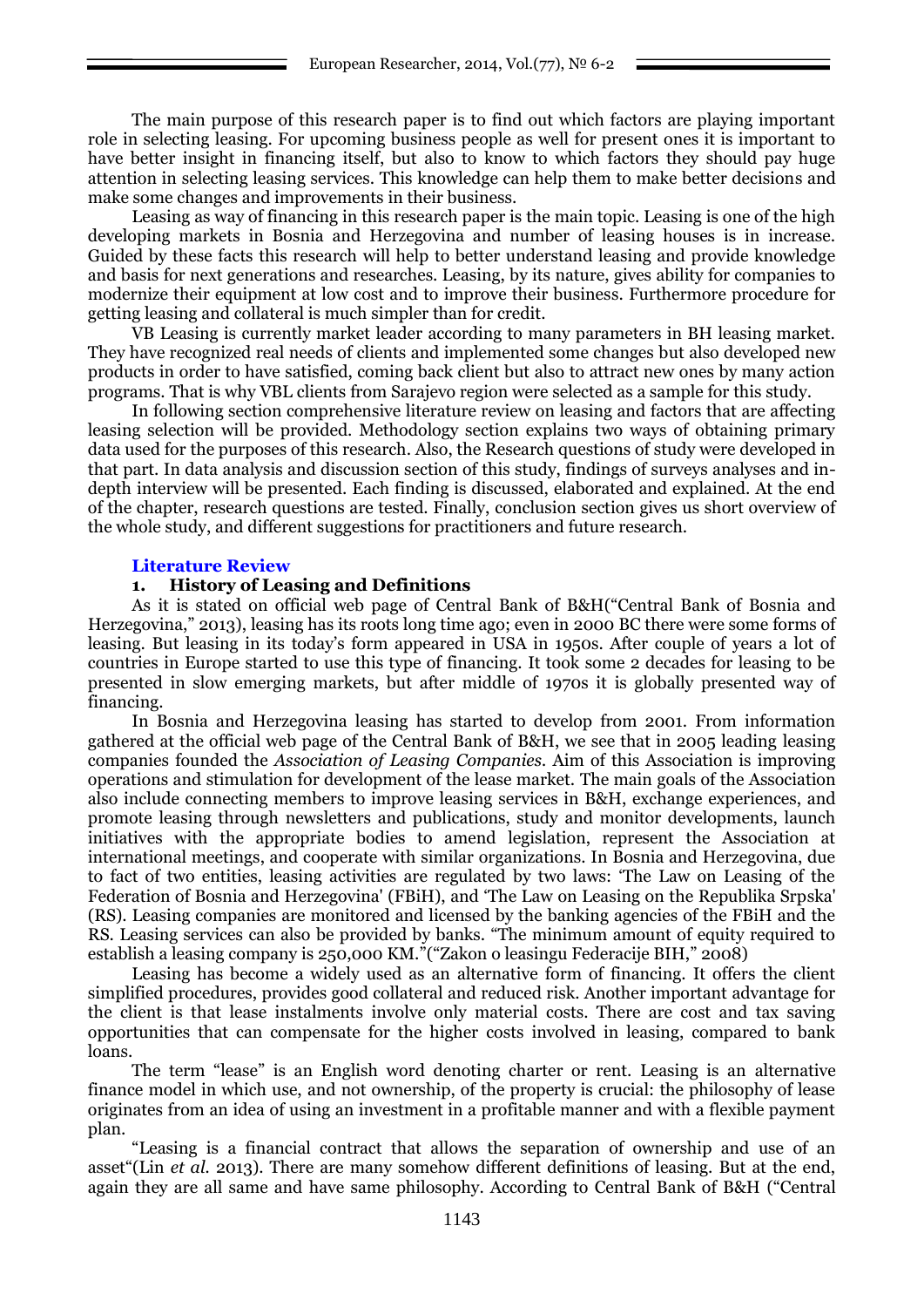Bank of Bosnia and Herzegovina," 2013) lease is an agreement by which the lessor transmits to the lessee, in return for monthly payments, the right to use a leasing object for a certain period of time which is stated in contract.

―A lease is a contractual agreement providing the use but not ownership of a piece of equipment. Two parties involving in the contract are lessor and lessee. The lessor holds the title to the equipment and provides the lessee with the use of equipment, while the lessee uses the equipment for a specific period of time and pays rent to the lessor"(Yan 2002).

―Leasing is a contract through which someone uses equipment owned by somebody else. The user *(the lessee)* pays specific regular amounts to the owner *(the lessor)*"(Deelen, Dupleich, Othieno, Wakelin, & Berold, 2003).

Leasing has its roots and implications in Islamic banking. Islamic banking is strictly defined by Shariah and by that side is accepted also in east countries where state laws are indeed Shariah. In Arabic, the word "ijarah" means "to give something on rent". From Islamic point of view also leasing can be explained: "Ijarah (leasing) refers to an arrangement in which a bank (the lessor) leases equipment, a building, or other facilities to a client (the lessee) at an agreed upon rental fee and for a specified duration. Ownership of the equipment remains in the hands of the lessor. In leasing arrangements, the bank purchases a durable asset and leases it to the customer in return for regular payments that reflect the cost of holding and maintaining the asset" (Shanmugam and Zahari 2009).

From previous definitions we can conclude that leasing is contractual agreement between two parties, lessor (owner of the assets) and lessee (user of assets). In essence, the leasing company buys the equipment and pays the supplier. Purchased equipment previously chose the lessee and it was taken to rent from leasing companies for agreed monthly instalments. Because the lessor remains the owner of the asset, leasing is a form of secured borrowing. Furthermore, leasing allows sharing of the risk with the lessor, it is less risky to lease an asset than to buy it and have ownership over it. By seeing all this before we can easily conclude that in the business of leasing there are three participants:

- 1. Dealer or manufacturer of equipment
- 2. Leasing company, which buys equipment from the manufacturer or dealer of equipment
- 3. User of leasing, which takes equipment to rent or lease.

Leasing as a form of financing gives companies ability to modern their equipment, improve their efficiency and to get competitive advantage. By each day passed, small and medium companies and organizations, and not just start-up companies, increasingly manage their growth through this form of financing.

―Today, leasing is a very widespread occurrence of the proved effects, and it is offered to transition countries as a significant relief in financing the procurement of investment equipment‖(Gajić *et al*, 2010).

## **2. Justification of Leasing Usage and Marketing Factors Affecting Leasing Selection**

Referring to literature from Vujić (2010), justification of leasing usage can be viewed from at least three aspects:

1) Aspect of leasing company;

- 2) Aspect of lessee;
- 3) Aspect of the overall society.

Leasing company for the excuse in developing this business sees in marketing philosophy. Through that philosophy, company makes research and finds that current and potential clients have a need for a new machines, cars, equipment etc., but they have lack of the financial resources with which they would buy needed equipment. Leasing company offers solution in financing of that equipment whereby company realize both fundamental principles of marketing:

Satisfies customer's need through leasing service and

Achieves profitable business.

From the aspect of leasing user, justification stems from basic goal to acquire needed asset and equipment with a relatively small burden and a fast and efficient realization of procurement. For most of the users, leasing is only possible way of financing because they do not meet strict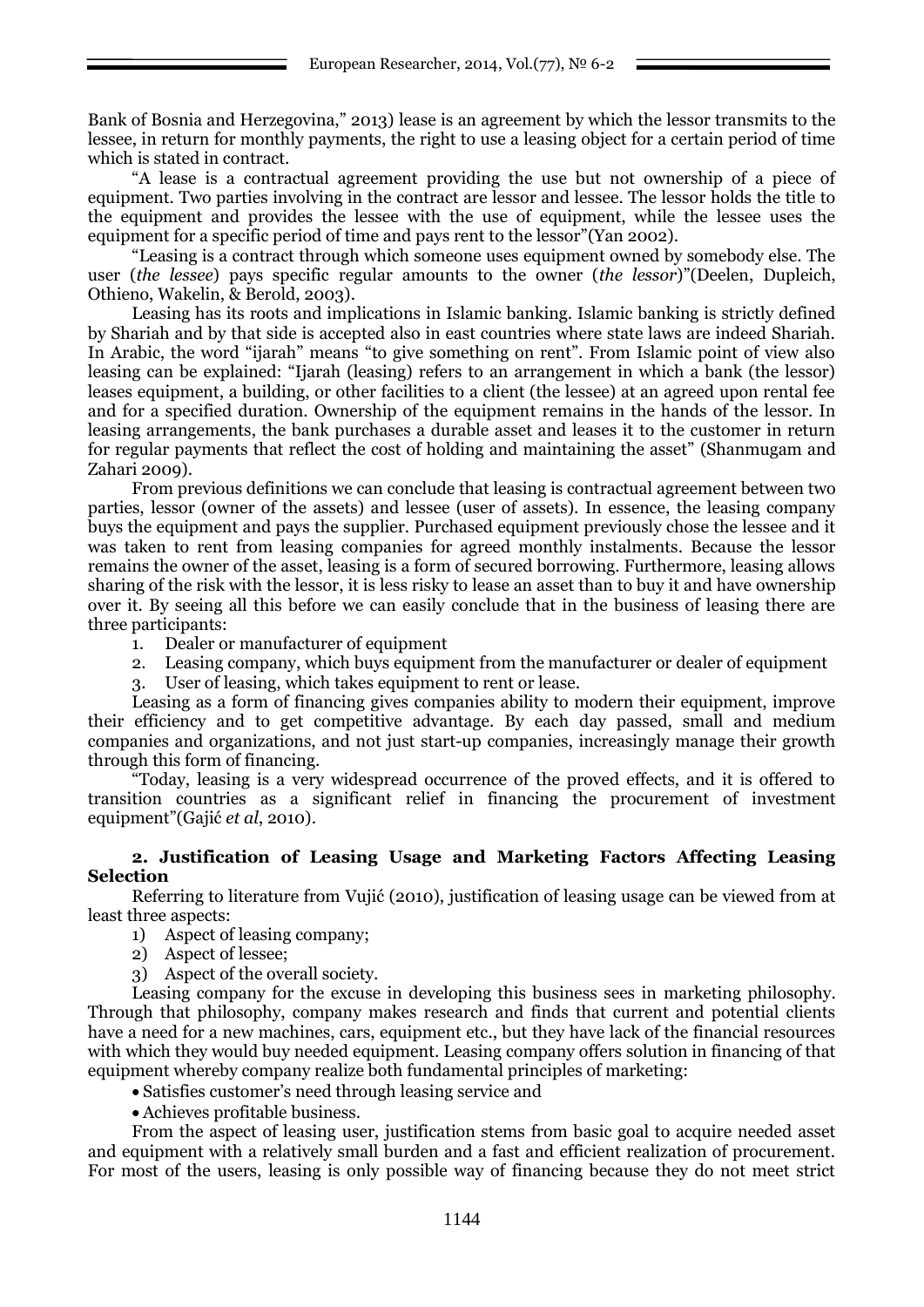credit requirements of commercial banks. Additional guarantee on form of hypothec is hard and irresolvable problem. Those guarantees are more simple in leasing business because usually leasing object is that guarantee and there is no need for some additional guarantees.

Justification of leasing usage from the aspect of overall society lies in fact that technological progress and increase in productivity realize through acquisition of new equipment. In fact that leasing companies employee many work force, pay taxes to the government and other legal obligations with support of total technological improvement in leasing users, leasing as a form of financing gets support and justification from the aspect of overall society.

Economy of one society becomes more competitive on global market and that represents the real and sustainable development and stability of one country and society. Thus, all three parties (leasing company, dealer/manufacturer, and lessee) find significant interest for development of this business through it they achieve goals of their existence and development.

Whether to use leasing also depends on different elements and circumstances in which possible client is in. Also there is great number of factors that will influence to select leasing financing. Some of those factors play important roles for persons when deciding if to use leasing financing. The best (if only price is taken in consideration) is to buy asset by the use of own resources. However, often potential clients do not have enough or do not have any funds and so they need to use leasing or some other source of financing. Vujić (2010) in his doctorial dissertation explored following elements and factors that should be taken into consideration when person has possibility to choose leasing or bank credit:

 *Speeds of an approval* **-** Requests are much faster approved in leasing companies than in banks. Under this criterion advantage is on the side of leasing companies.

 *The request procedures and approval speed* – In this case also leasing companies have an advantage. They have considerably simplified procedures for request application and approval speed is in short time. In contrast, banks require numerous documents and their procedures are complex.

 *Guarantee of repayment* – Banks ask for additional guarantees for repayment (hypothec) whose value should be bigger up to two times than amount of credit. Leasing companies use their ownership of the equipment as a guarantee and usually additional guarantees are not needed.

• *The interest rate* – In this element banks have an advantage because their interest rate is usually lower. But because of increased competitiveness in leasing market, most of the companies had to reduce amounts of interest rate so now banks' and leases' interest rates are not so much different.

*Ownership* – In this case we have three solutions:

1. By using credit, ownership of equipment is immediately on credit user as well as all obligations and rights (amortization increases, cost of business increases, assets of the company increases, borrowings increases);

2. In case of operating leasing ownership never passes to the user so there is no increase in borrowings and no costs of amortization but there are just expenses of rent of used equipment (full instalment represents the rent expense);

3. In case of financial leasing ownership of used equipment passes to the lessee at the end of leasing period which is stated in lease contract. There are same rights, obligations and expenses as in credit.

• *Amortization expenses* – By using credit and financial leasing user is required by getting the equipment to immediately start calculating amortization costs, which increase costs of doing business. In contrast, by using operating leasing there are no amortization costs but there are rent costs (monthly instalments for leasing).

 *Creditworthiness of user* – In case of using bank credit creditworthiness of user is deteriorated because level of borrowings is increased, while that is not case in usage of leasing.

 *Technological development* – Through using of leasing technological improvement is easier. Acquisition of new and change of old equipment is faster and simpler through usage of leasing. By using credit user much harder changes equipment because of difficulty to get rid of old unfashionable equipment, and approval of new arrangements due to creditworthiness.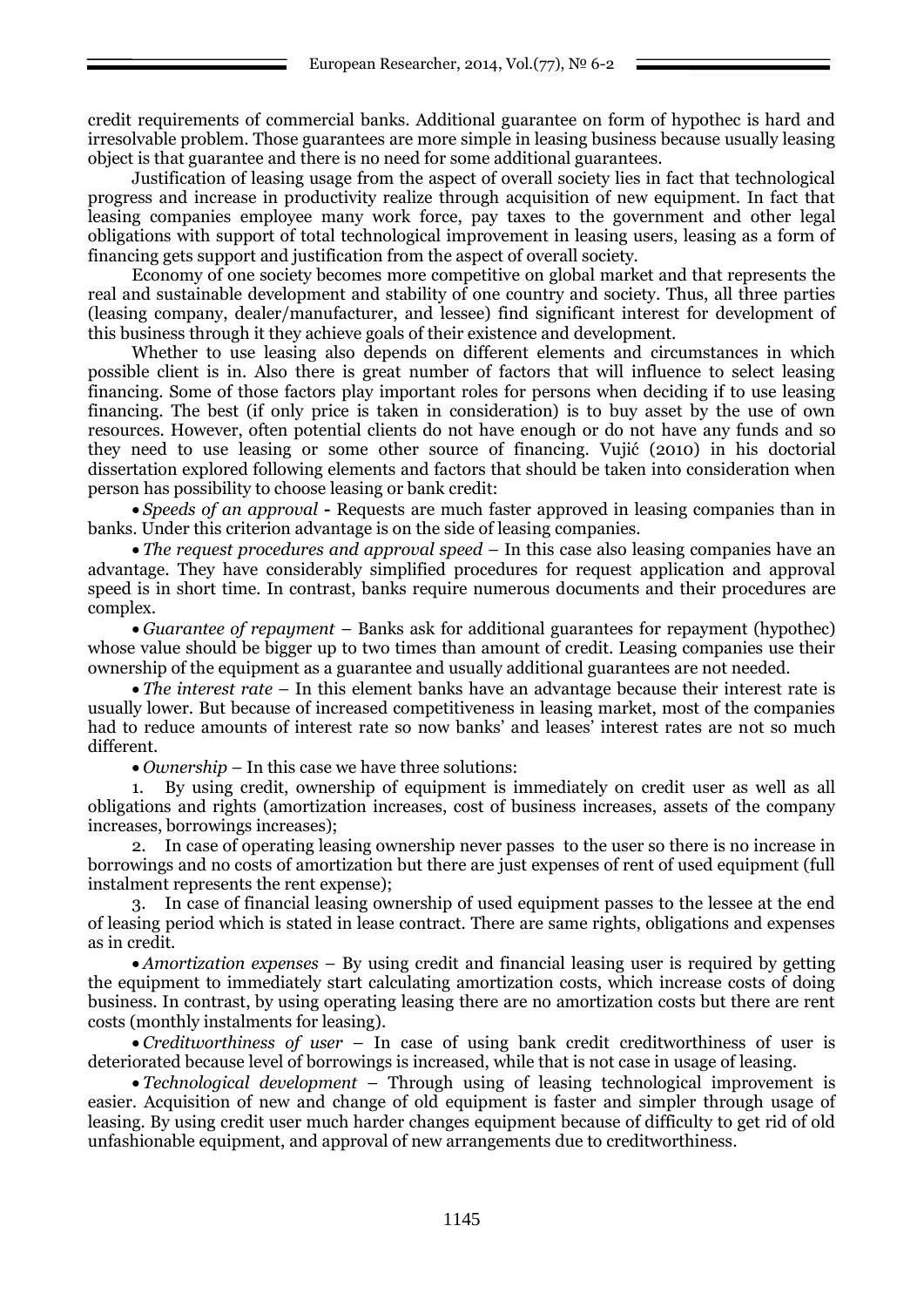Factors that may affect leasing selection are also stated by many other researchers. For purposes of his research, Gallardo (1997) highlights some of the main factors that can influence leasing selection:

 *Availability* - In most developing countries leasing may be the only form of medium- to long-term financing available for purchase of equipment that can expand production levels or increase productivity of workers.

 *Simpler security arrangements* - In combination with less stringent requirements for historical balance sheets mean that new small and microenterprises can access lease finance more easily than bank loans.

 *Leasing can be arranged more quickly and simply than bank loans* - Additional security often does not need to be established. The costs of assigning additional collateral, documentation and processing times for bank loans can be significant (since these are typically fixed and not related to the size of the loan), and usually offset the higher spreads in leasing.

 *Tax incentives are available through lease financing* - Lessees can offset their full lease payments against income before tax, compared to the depreciation allowance or the interest charges on bank loans.

 *For the lessee the chief advantage that lease financing presents is a significantly lower discounted present value of cash disbursements over the term of the lease compared to the discounted present value of payments associated with bank-financed acquisition of an asset* - The reason is that the aggregate periodic lease rental payments, which are a combination of interestrelated financing costs and payments against principal, can be booked by the lessee as a business expense to shield against tax liability on income realized. The asset financed through a lease is depreciated over the life of the lease, a period shorter than its economic life.

Central Bank of Bosnia and Herzegovina reserved one part of its web page to elaborate pros and cones of leasing. "With leasing, the individual also benefits from the simple approval procedure, with no need for additional guarantors. The opportunity cost is reflected in the VAT on interest and the comprehensive vehicle insurance usually mandatory during the lease term"("Central Bank of Bosnia and Herzegovina," 2013). Besides that, on CBBH web page there is stated that leasing is similar to bank loans, except for the ownership of the subject. "The choice between these options will depend on interest rates and collateral requirements (banks are usually more demanding in assessing credit rating and require additional security in the form of mortgages, etc.)"("Central Bank of Bosnia and Herzegovina," 2013).

From previous paragraphs it is apparent that leasing services have a number of benefits for users of this type of service. However, each user considers all circumstances from his/her own perspective and bring decision alone, whether to use leasing or credit. The fact is from year to year total volume of leasing financing markers high growth in Bosnia and Herzegovina.

### **3. Case Study on VB Leasing BH**

VB Leasing BH is a leasing company which has been operating since 2001. Thanks to support and experience of owner, Volksbank Leasing International Holding of Vienna, as well as good cooperation between our employees and business partners and clients, VB Leasing has proved itself to be a reliable company with straightforward transparent offers and clear calculations. Besides the head office in Sarajevo, VB Leasing has branches in Mostar, Tuzla, Banja Luka and Tešanj.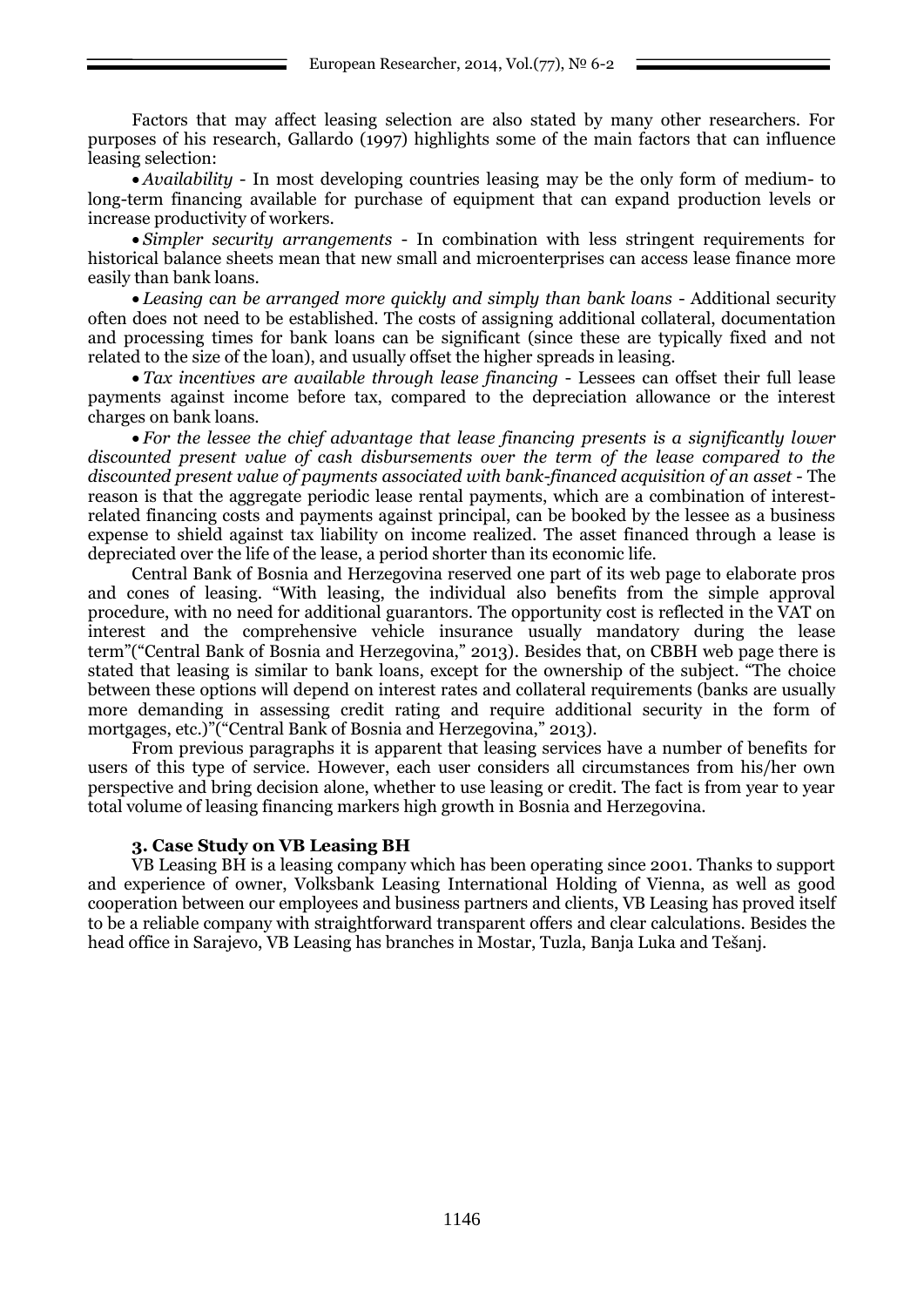VB Leasing has been operating successfully in the market in B&H for ten years. Company has a transparent, open and fair relationship with clients, a quick and simple procedure, and clear offers which make them leaders in the BH marketplace.



Besides the financing of personal vehicles and trucks, VBL also offers financing of construction machines, medical and other equipment as well as all forms of movable property. Flexible offers provide a financial solution adaptable to each client's needs, and what characterizes VB Leasing in particular is the speed of application processing and financing without guarantors. VB Leasing is the company which is devoted to customers. Besides basic service, which is more or less provided by other leasing companies, we differentiate ourselves through the things we recognize as a need and we add it in package together with the main service.

Success and development of VBL we can see best through the fact that during 2007 they were on fourth place with 13% of market share while today it is totally different. Now VBL is the market leaders with more than 30% of market share, in accordance to all valid parameters. According to the fact that during 2013 VBL achieved the greatest number of signed contracts of all leasing companies and from beginning of 2014 VB Leasing signed 110 new contracts, we can see that they are settled down as a company of trust.



Figure 0-2 Growth According to Number of Contracts (Agencija za bankarstvo, 2014)

Although VBL achieved certain competitive advantage, they are still stubborn in intentions to keep their present good position and satisfied customers. Even though that VB Leasing reached number of 1700 signed contracts which is far away from their first follower, VBL introduced innovations in form of "E@syLeasing". This product lies on agreement between VBL and dealers (cars, machines, trucks, buses, equipment etc.). Agreement is that when potential customer comes into saloon looking for particular asset, dealer offers him/her financing through VB Leasing with all advantages of using it. Then dealer sends personal data of customer to the VBL and in 2 hours a request can be approved. After that lessee (customer) and VBL signs contract, VBL pays to the dealer while lessee pays instalments to the Volksbank Leasing.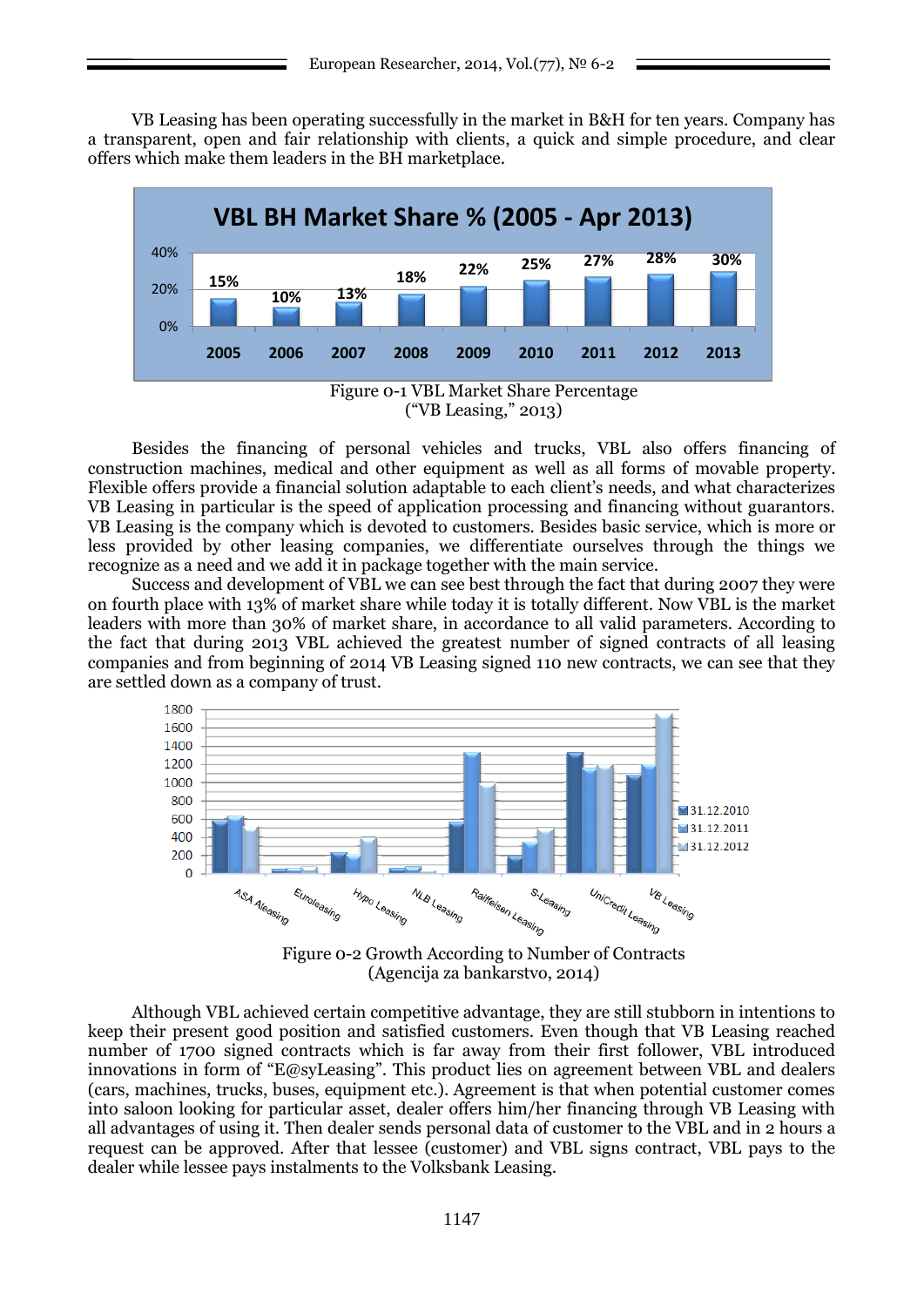In the market of leasing services, VB Leasing is allocated over the competition through good business relationships with dealers, as indispensable factors in the process of upgrading of indirect sales. By training the sales staff of dealers, VB Leasing aims to create long-term competitive advantage. In the retailers' premises VBL installed a special application which is run by the sales staff.

―E@SY LEASING - FORMULA FOR THE FASTEST LEASING‖ is an application and a product of VB Leasing with two modules: B2B - B2C and module - module. All modules together form a unit which is interconnected and interrelated"(Jahić, 2013). A set of interface module is connected to the main application VB Leasing (core system). This system is designed exclusively for registered users (sellers). Administration of the system is performed through a list of codes in the main application, and access to the administrative part is only provided to persons with special privileges, to thereby avoid possible abuses. Each group of retailers has the VBL person who follows what the sellers of these groups are working with the offer, so it has access to all the actions that each user has made. Documents in pdf format are sent via e-mail.

As Jahić (2013) stated in his master thesis, E@SY LEASING allows retailers to use the internet for delivering to VB Leasing document in pdf format and by that way VB Leasing has priority when submitting bids. Immediately by the use of internet leasing agreement can be approved.

## **Methodology**

With the aim of doing primary research we collected data and information on two ways. Quantitative and qualitative research was done. For quantitative research, survey was developed distributed to VB Leasing's clients from Sarajevo region. and for qualitative research, in-depth interview with director of VB Leasing was done. For the purpose of getting leasing users' opinion regarding marketing factors that were important to them in selecting leasing services, questionnaire was developed. "Method of survey is process by which on the basis of questionnaire data, information, attitudes and opinions are explored and collected about the subject of research‖(Zelenika, 2000). Questionnaire was descriptive. By the questionnaire person's demographics, satisfaction and opinion were examined. Survey was contained of twenty questions. First part of survey was consisted of two demographic questions (marital status and type of employment). Also respondents were asked to state between how many leasing companies they were deciding when choosing leasing. Second part was consisted of five satisfaction questions where examinees were asked about how satisfied they are with leasing company. The last, but the most important part of questionnaire was about examining which of twelve listed marketing factors were most important for leasing users in selecting leasing services.

Survey was done in period from December 2013 until May 2014. In that period in Sarajevo region VB Leasing made contract with sixty five (65) new clients (physical persons) and survey was done with those clients. Surveys were passed personally. Out of those sixty five surveys, eight were taken into considerations due to certain mistakes in fulfilling so in consideration and for further analysis was taken fifty seven (57) responds. Example of questionnaire is added to appendices part of this thesis. Data were analyzed in SPSS program 18th version.

Beside questionnaire, also in-depth interview with PhD Slobodan Vujić, director of VB Leasing was conducted. "Interview is oral survey" (Zelenika, 2000). Interview was done at the premises of VB Leasing, in director's office in Unitic Centre, B block  $7<sup>th</sup>$  floor. Interview was an ―individual interview. It has a numerous advantages to group interview, because, by the experience more quality answers are obtained"(Zelenika, 2000). Mr. Vujić was asked to evaluate twelve marketing factors that influence leasing selection, but from the perspective of the company. Also, Mr. Vujić was kind so he also explained why each of these twelve factors is important.

Research questions developed to be tested through this research are as follow:

 *RQ1 "Marketing factors that will be the most important in selecting leasing are: 1) Professionalism and credibility of company personnel; 2) Form simplicity; 3) Service quality; 4) Company image"*

 *RQ2 "Marketing factors that will play important role in selecting leasing are: 1) Grace period; 2) Processing speed; 3) Amount of interest; 4) Amount of cash participation"*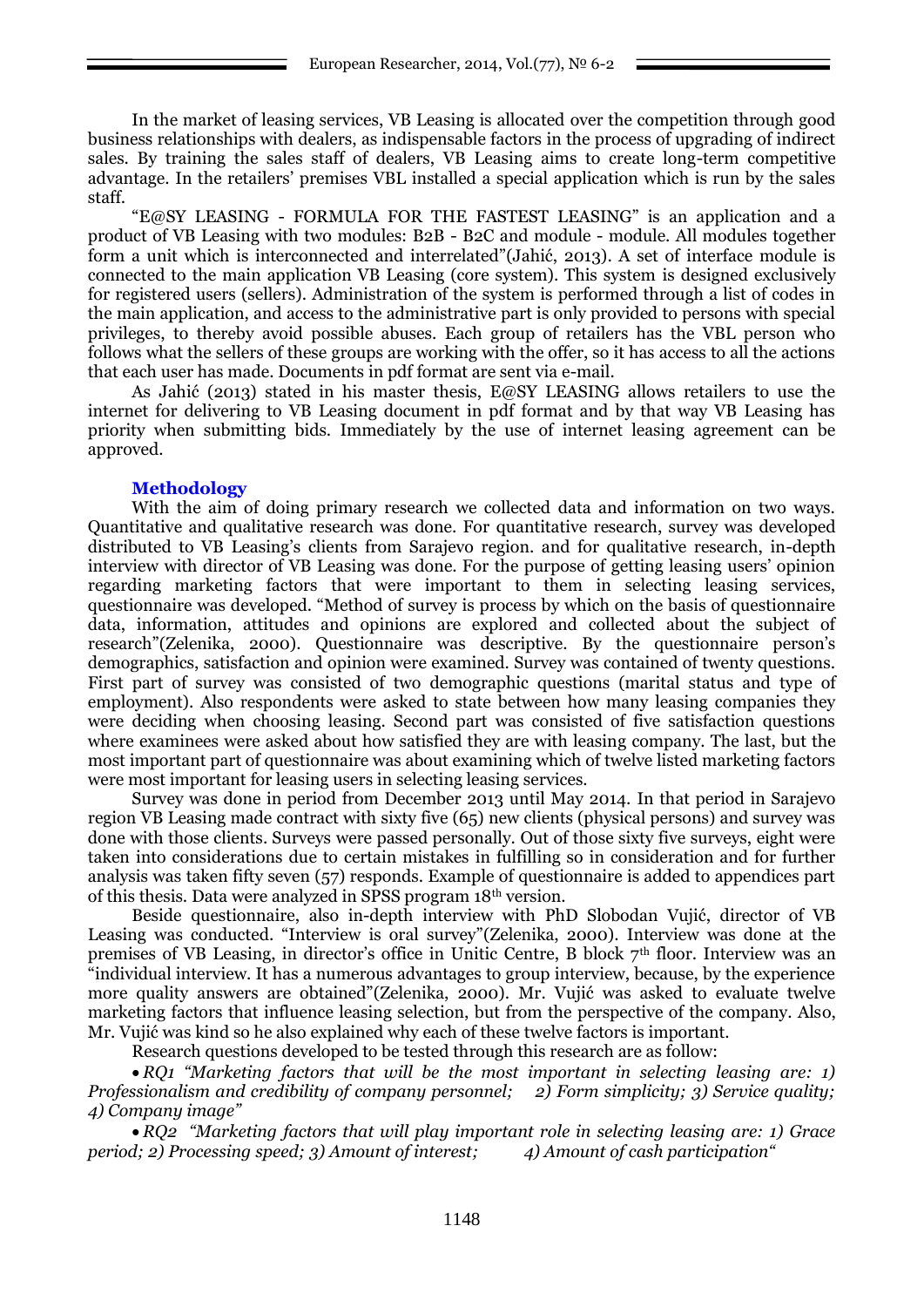*RQ3 "Marketing factors that are not so important in leasing selection are: 1) Amount Annuity; 2) Repayment length; 3) Lower participation and higher interest; 4) Lower interest and higher participation".*

In following section we will analyze all collected data and information from survey and indepth interview with the aim and purpose of testing three above mentioned research questions.

# **Data Analysis and Discussion**

In previous section we described how research was done, what questions it was consisted of and how it was delivered. Also we mentioned that in-depth interview was conducted. After that, now we are proceeding to see the results of questionnaire and to discus about them.

|         | <b>Frequency</b> |       |       | Percent Valid Percent Cumulative Percent |
|---------|------------------|-------|-------|------------------------------------------|
| Single  |                  | 31.6  | 31.6  | 31.6                                     |
| Married | 39               | 68.4  | 68.4  | 100.0                                    |
| Total   | 57               | 100.0 | 100.0 |                                          |

## **Table 0-1: Marital Status of Respondents**

For getting insight of what is the marital status of lessees, frequency statistics were used. It gave us percentages of single and married users of VB Leasing. From the table above (4-1 Marital Status) we can see that out of 57 respondents, 39 of them (68.4%) are married and 18 (31.6%) are single. It is obvious that more married persons are deciding to use leasing services than single persons. In the future it can be examined what is reason for that. Also companies can take action programs to involve more single persons to use leasing type of financing.

## **Table 0-2: Employment Status of Respondents**

|                                          | Frequency       |       |       | Percent   Valid Percent   Cumulative Percent |
|------------------------------------------|-----------------|-------|-------|----------------------------------------------|
| Employed in own<br>company               | 12 <sup>2</sup> | 21.1  | 21.1  | 21.1                                         |
| Employed in someone's<br>private company | 39              | 68.4  | 68.4  | 89.5                                         |
| Employed in public<br>company            | 3               | 5.3   | 5.3   | 94.7                                         |
| Retired                                  | 1               | 1.8   | 1.8   | 96.5                                         |
| Unemployed                               | $\mathbf{2}$    | 3.5   | 3.5   | 100.0                                        |
| Total                                    | 57              | 100.0 | 100.0 |                                              |

Table 4-2 Employment Status shows us in which type of employment are involved respondents. In this analysis we also used frequency statistics to get percentages of each employment status. Most of examinees, 39 out of 57 which make 68.4%, are employed in someone's private company. There are twelve (21.1%) respondents who are employed in their own private company. Just three out of 57 examinees are employed in public company, which is only 5.3%. There are only two leasing users that are not employed (3.5%) and only one retired person uses leasing services (1.8%). As we see from results, physical persons that are employed in someone else's company prefer leasing financing then persons which have different employment status. Reason for that can be that they have lower amount of cash (in comparison to persons employed in own companies) to be able to buy car or other equipment directly. To acquire certain equipment they go to leasing companies, use that object and pay monthly instalments.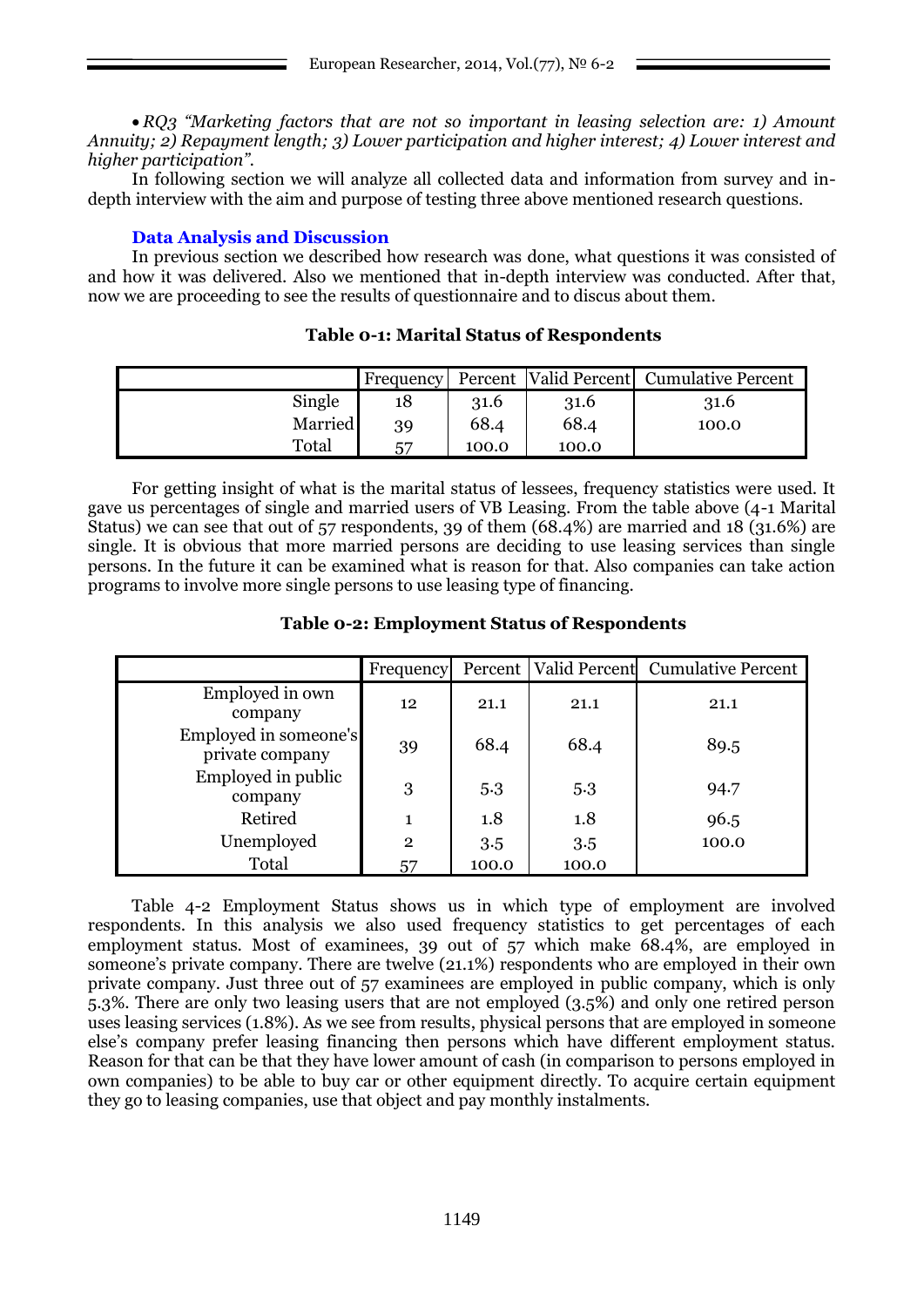|                  | Frequency | Percent | Valid Percent | <b>Cumulative Percent</b> |
|------------------|-----------|---------|---------------|---------------------------|
| One              | 17        | 29.8    | 29.8          | 29.8                      |
| Two              | 22        | 38.6    | 38.6          | 68.4                      |
| Three            | 7         | 12.3    | 12.3          | 80.7                      |
| Four             | 5         | 8.8     | 8.8           | 89.5                      |
| Five and<br>more | 6         | 10.5    | 10.5          | 100.0                     |
| Total            | 57        | 100.0   | 100.0         |                           |

## **Table 0-3: Choosing Between Companies**

From Table 4-3 above we can see between how many leasing companies leasing users were deciding. Frequency statistics were used to have insight in percentages of each answer responded by examinees. Most of respondents had dilemma between two leasing companies. That dilemma had 22 examinees or 38.6% of all respondents. Seventeen respondents had no dilemma, 29.8% of examinees did not take in consideration other but one company. Between three leasing companies were choosing seven (12.3%) of respondents. Just five out of 57 respondents were deciding between four leasing companies what makes 8.8% of total number of examinees. Six examinees or 10.5% were taking in consideration five or even more leasing companies when they were about to use leasing services. As we see from table, leasing users were mostly choosing between two leasing companies.

**Table 0-4: Satisfaction with Leasing Company**

|                                   |    |                | Minimum Maximum | Mean | <b>Std. Deviation</b> |
|-----------------------------------|----|----------------|-----------------|------|-----------------------|
| Form Simplicity                   | 57 | $\overline{2}$ | 5               | 4.19 | .915                  |
| Procedure Speed                   | 57 | $\mathbf 2$    | 5               | 4.14 | .895                  |
| <b>Help During</b><br>Application | 57 | $\mathbf{2}$   | 5               | 4.02 | .935                  |
| Kindness of<br>Personnel          | 57 | $\mathbf 2$    | 5               | 3.93 | .961                  |
| <b>Additional Services</b>        | 57 | 2              | 5               | 3.96 | .999                  |
| Valid N (listwise)                | 57 |                |                 |      |                       |

Table 4-4 shows us lessees' satisfaction with business done through leasing company. Descriptive statistics were used in this analysis. When respondents were asked to express their satisfaction with leasing company they could select on the scale from 1 (disappointed) to 5 (extremely satisfied). From table above we see that all of the examinees are pretty satisfied with leasing company and business with it. For each of the factors seen from the table, the lowest answer was two (2) and maximum was five (5). Through this question five elements were examined and all of them have mean value greater than three  $\overline{3}$  which is considered as neutral. As we can see, leasing users were mostly satisfied by form simplicity (mean value 4.19) they had to fulfil. This can be useful information for companies that have a little bit more complicated forms. Those companies should simplify them and they will probably have more satisfied clients. Mean values of other factors indicate us also lessees are generally very satisfied with service they've got from leasing company. The lowest of all mean values was one for kindness of personnel even though it is pretty high (3.93). According to this, managers of leasing companies should train and request from employees which are in direct contact with clients to behave more politely in order to have satisfied client who will starve to come back and use service again.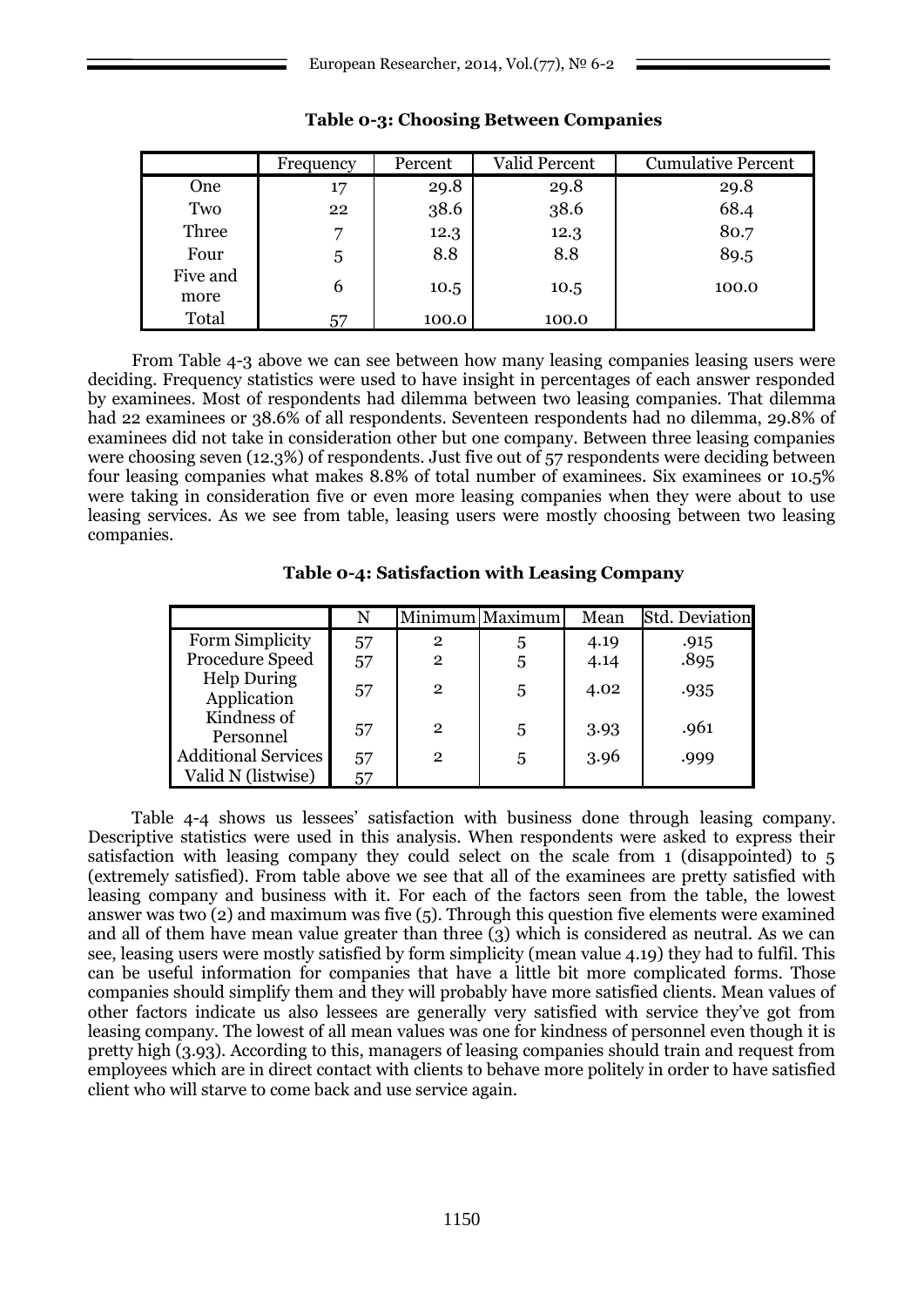|                                                            |   | Min            | Maxi | M                    | Std.      |
|------------------------------------------------------------|---|----------------|------|----------------------|-----------|
|                                                            |   | imum           | mum  | ean                  | Deviation |
| <b>Repayment Length</b>                                    | 7 | $\overline{2}$ | 5    | 3 <sub>1</sub><br>91 | 1.023     |
| Amount of Cash<br>Participation                            | 7 | $\mathbf{1}$   | 5    | 4<br>26              | 1.078     |
| Low Participation High<br>Instalment                       | 7 | $\mathbf{1}$   | 5    | 3<br>89              | .958      |
| Low Instalment High<br>Participation                       | 7 | $\mathbf{1}$   | 5    | 3<br>40              | 1.266     |
| <b>Service Quality</b>                                     | 7 | 3              | 5    | 4<br>67              | .546      |
| Processing Speed                                           | 7 | 3              | 5    | 4<br>35              | .813      |
| Form Simplicity                                            | 7 | 3              | 5    | 4<br>39              | .701      |
| Company Image                                              | 7 | 3              | 5    | 4<br>46              | .709      |
| <b>Amount of Interest</b>                                  | 7 | 3              | 5    | 4<br>07              | .842      |
| Professionalism and<br>Credibility of Company<br>Personnel | 7 | $\overline{4}$ | 5    | $\mathbf 4$<br>86    | .350      |
| <b>Amount of Annuity</b>                                   | 7 | $\overline{2}$ | 5    | 4<br>07              | .923      |
| <b>Grace Period</b>                                        | 7 | $\mathbf{1}$   | 5    | 1.<br>82             | 1.325     |
| Valid N (listwise)                                         | 7 |                |      |                      |           |

## **Table 0-5: Factors That Affect Leasing Selection**

Table from above (Table 4-5) shows us examinees opinions regarding each of twelve factors that are listed as important. Research done on these twelve factors is the main question of the research and the most important part of survey through which we want to examine our three Research questions and accept or reject them. For analysing this question we used descriptive statistics. If we sort mentioned factors according to their mean ranking from the highest to the lowest it will look as follows (mean value is in bracket):

- 1. Professionalism and Credibility of Company Personnel (4.86)
- 2. Service Quality (4.67)
- 3. Company Image  $(4.46)$
- 4. Form Simplicity (4.39)
- 5. Processing Speed (4.35)
- 6. Amount of Cash Participation (4.26)
- 7. Amount of Interest (4.07)
- 8. Amount of Annuity (4.07)
- 9. Repayment Length (3.91)
- 10. Low Participation High Instalment (3.89)
- 11. Low Instalment High Participation (3.40)
- 12. Grace Period (1.82)

List above gives us easy opportunity to check our research questions. Following paragraphs will be dedicated for analysing our three research questions.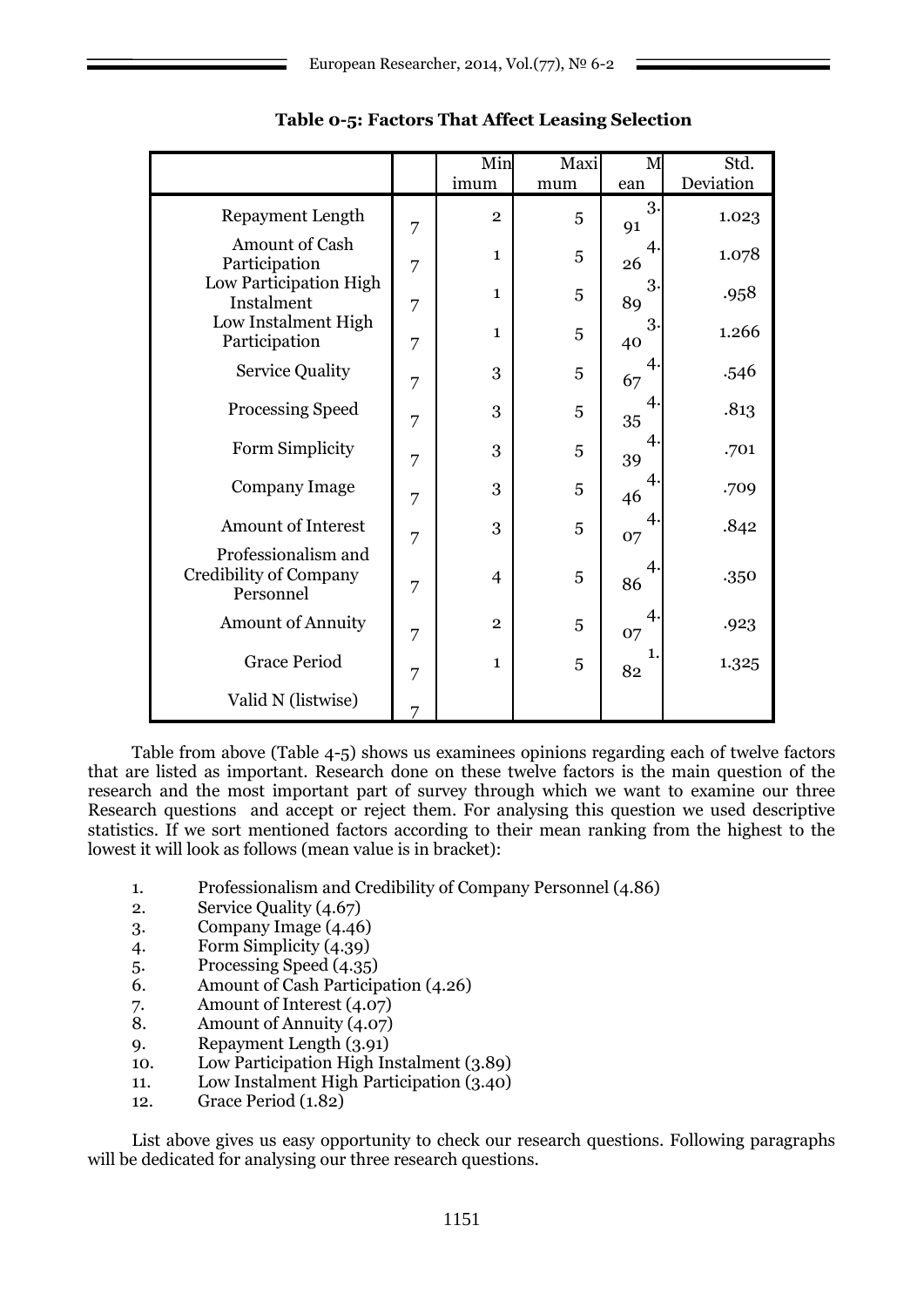*RQ1 "Marketing factors that will be the most important in selecting leasing are: 1) Professionalism and credibility of company personnel; 2) Form simplicity; 3) Service quality; 4) Company image".*

According to research question, RQ1 and brief look on the list and the table, we can easily conclude that RQ1 is completely accepted. We can say that marketing factors that will be the most important in selecting leasing are: professionalism and credibility of company personnel, form simplicity, service quality and company image. Each of the four factors that were considered as important, are also proved as important by respondents in survey. According to lessees these factors are very important as evidenced by the lowest answer three (3), the highest maximum of five (5). Also means for these four factors are very high (lowest 4.39) which gives us clear picture and evidence that users of leasing pay huge attention to these factors. Leasing companies in order to gain bigger number of clients but also to keep existing ones should pay attention to have simplified forms, to make good company image, to improve their service quality and also to have well educated personnel. Beside answers from survey, we also have interview with Mr.Vujić. He as a director of VBL also shares opinion of the lessees and gives high marks for each of these factors. Additional information and explanation of his answers can be found in appendices part of this work.

 *RQ2"Marketing factors that will play important role in selecting leasing are: 1) Grace period; 2) Processing speed; 3) Amount of interest; 4) Amount of cash participation".*

Unlike RO1 where we accepted it in total, it is not case with RO2. If we take a look on the table 4-5, we can see not all factors are important as considered to be. Out of four factors that are considered as important in leasing selection, one of them is much less important. Three factors (processing speed, amount of interest and amount of cash participation) are important for users when selecting leasing services. They will pay attention to those three factors which is easily apparent if we take a look on their mean values (4.35, 4.26 and 4.07). Mean value for factor of grace period is very low (1.82) and it is lowest from all twelve factors. Also Mr.Vujić in considers processing speed as important as well as amount of interest giving them marks 5 and 4 respectively. Amount of cash participation in his opinion is neutral, grading it with mark 3. In his opinion grace period is somehow important (mark 3) what is not case with respondents and leasing users. We can conclude that even if grace period is considered as unimportant by lessees, leasing companies should not neglect it. Also leasing companies can work more and improve their processing speed of requests as well as to find optimum level for each client in deciding and setting interest rate and amount of cash participation. By taking in consideration these facts, we can partially accept RQ2 and say that marketing factors which will play important role in selecting leasing are: processing speed, amount of interest and mount of cash participation while grace period will not play so important role.

 *RQ3 "Marketing factors that are not so important in leasing selection are: 1) Amount Annuity; 2) Repayment length; 3) Lower participation and higher interest; 4) Lower interest and higher participation".*

Third research question, RQ3, contains four factors that are considered as not so important for clients in selecting leasing. By doing research (survey) and making analysis, we found that out of these four factors, examinees agreed with us on three of them (repayment length, lower participation and higher interest, lower interest and higher participation). Their opinion is different when we talk about amount of annuity. They consider it as more important factor than other three. Table 4-5 shows to us mean values for each of these factors and according to that we can make decision. Same as RQ2, also R3 will be partially accepted. We can say that marketing factors which somehow are not so important in leasing selection are: repayment length, lower participation and higher interest, lower interest and higher participation while amount of annuity is considered as important. Also, in the interview Mr. Vujić graded amount of annuity with mark 4, which indicates that it is important and also that he as a director of leasing company share opinion of his clients which also means that he understands them well. But unlike for lessees, repayment length is more important to him (grade 4). For rest two factors he has neutral opinion, not considering them as important or not important. As a conclusion we can say that leasing companies should not ignore these factors in doing their business but they should pay more attention to first eight factors elaborated above.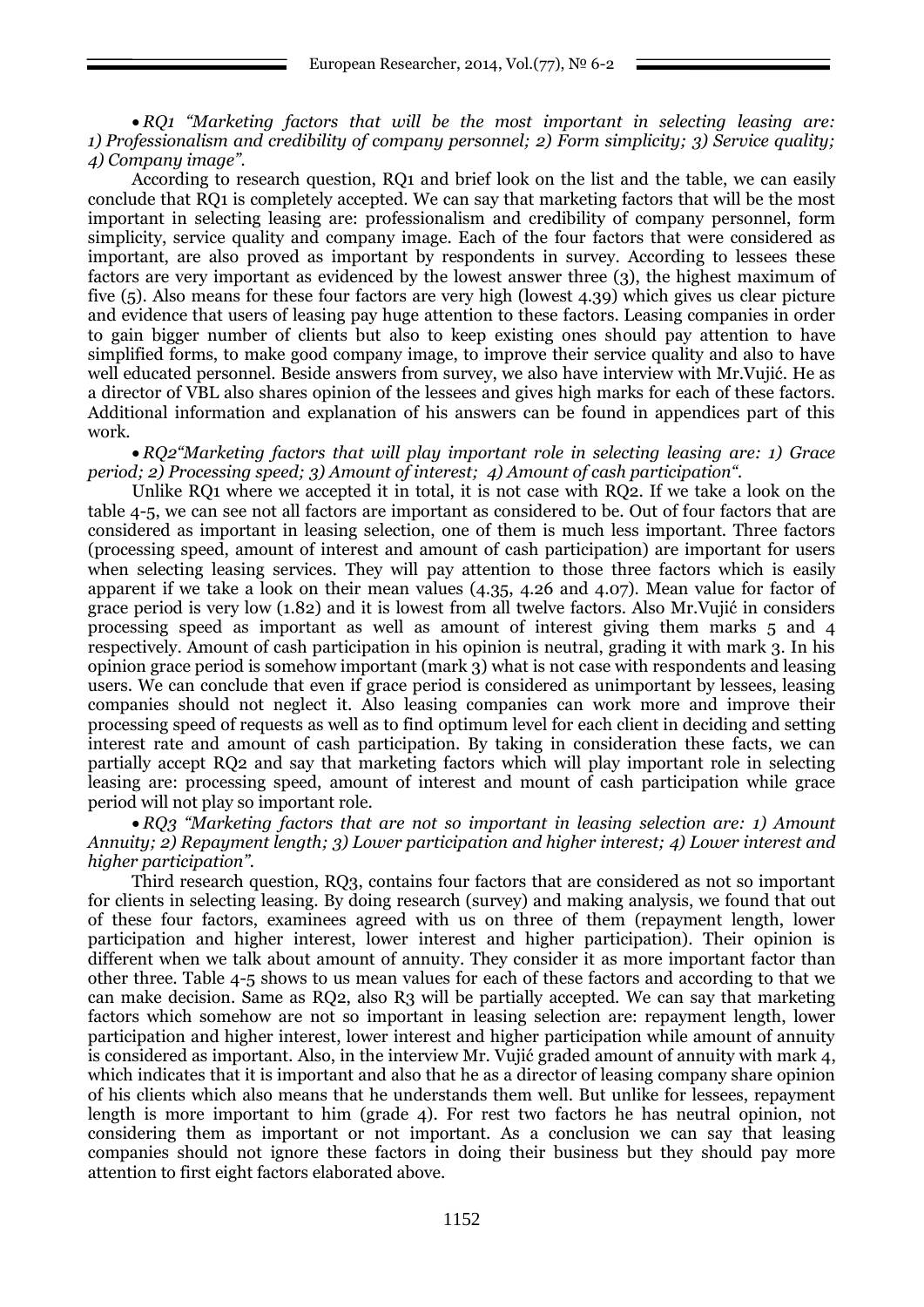Even if there is some difference between all factors according to their mean values, that difference is not so big except for grace period. We see from table 4-5 that eleven factors' mean values are from 4.86 till 3.40 what shows that even with small difference, all these factors are important to leasing users in leasing selection and sometimes small difference can play very important role in decision making. According to that, leasing companies have to pay huge attention to all marketing factors that can differentiate them from competitors. They should not neglect importance of any of mentioned factors and they should starve and make big efforts to keep existing clients and to attract new ones.

### **Conclusion**

For many years leasing in Bosnia and Herzegovina used to offer the same leasing products and services to all leasing customers. The raise of competition seems to go in front the leasing company to adjust their services structure in order to "determine the leasing customer". As the leasing institutions are now attempting to make different themselves from each other, a new era has arrived which would be proven crucial not only for the institutions' market success but for their definite survival. Leasing managers are now required to implement the leasing marketing philosophy, aiming at identifying and satisfying the particular needs of leasing customers.

Findings of this study provide important information about factors that are important for leasing users. Also we saw satisfaction level of lessees by leasing services. These information can be very useful to leasing companies in way that they can concentrate their marketing strategies on important factors in order to gain clients' satisfaction and positive feedback.

This research can be useful for next generations that have intention to learn and explore leasing. Further research can be focused much more on leasing in Bosnia and Herzegovina, what are the obstacles and how to overcome them. Also different ways of how to do business in more efficient can be studied to help to improve economy of BIH and standard of living of all society.

#### **References:**

1. Agencija za bankarstvo. (2014). *Informacija o sektoru leasinga u FBiH 31.12.2013.* Sarajevo: Agencija za bankarstvo FBiH.

2. Central Bank of Bosnia and Herzegovina. (2013). *Educational Component - Leasing*. Available at http://www.cbbh.ba/index.php?id=672&lang=en (Accessed 10.11.2013)

3. Deelen, L., Dupleich, M., Othieno, L., Wakelin, O. and Berold, R. (2003). *Leasing for Small and Micro Enterprises*. Switzerland: International Labour Organization.

4. Small Business Encyclopedia. (2013). *Equity Financing Definition.* Available at http://www.entrepreneur.com/encyclopedia/equity-financing (Accessed 10.11.2013)

5. Gajić, M., Stevanović, M. and Gajić, A. (2010). *Leasing as a Method of Investment Financing*. Paper presented at the "Unitech". Grabovo, 19-20.11.2010.

6. Gallardo, J. (1997). *Leasing to Support Small Businesses and Microenterprises* (Policy Research Working Paper Series No. 1857). The World Bank.

7. Hadţić, M. (2009). *Bankarstvo*. Beograd: Univerzitet Singidunum.

8. Jahić, S. (2013). *Poboljšanje konkurentske prednosti kroz inovacije u indirektnim kanalima prodaje na primjeru leasinga (Master thesis).*Travnik: Sveučilište/Univerzitet "Vitez―, Fakultet poslovne ekonomije Travnik.

9. Khan, M. Y. and Jain, P. K. (2006). *Managament, Accountiing and Financial Analysis*. New Delhi: Tata McGraw-Hill Education.

10. Lin, J.-R., Wang, C.-J., Chou, D.-W. and Chueh, F.-C. (2013). Financial constraint and the choice between leasing and debt. *International Review of Economics & Finance*, *27*, 171–182.

11. Omerhodţić, S. (2007). *Finansijski menadţment*. Tuzla: Harfo-graf.

12. Šarlija,N. (2008). *Kreditna analiza.* Osijek: Ekonomski fakultet Osijek.

13. Redman, A. L., Tanner, J. R. and Manakyan, H. (2002). Corporate real estate financing methods: A statistical study of corporations' choices. *Journal of Corporate Real Estate*, *4*(2), 169–186.

14. Shanmugam, B. and Zahari, Z.R. (2009). *A Primer on Islamic Finance.* The Research Foundation of CFA Institute.

15. VB Leasing. (2013). *About Leasing*. Available at http://www.vbleasing.ba/ home?p p id